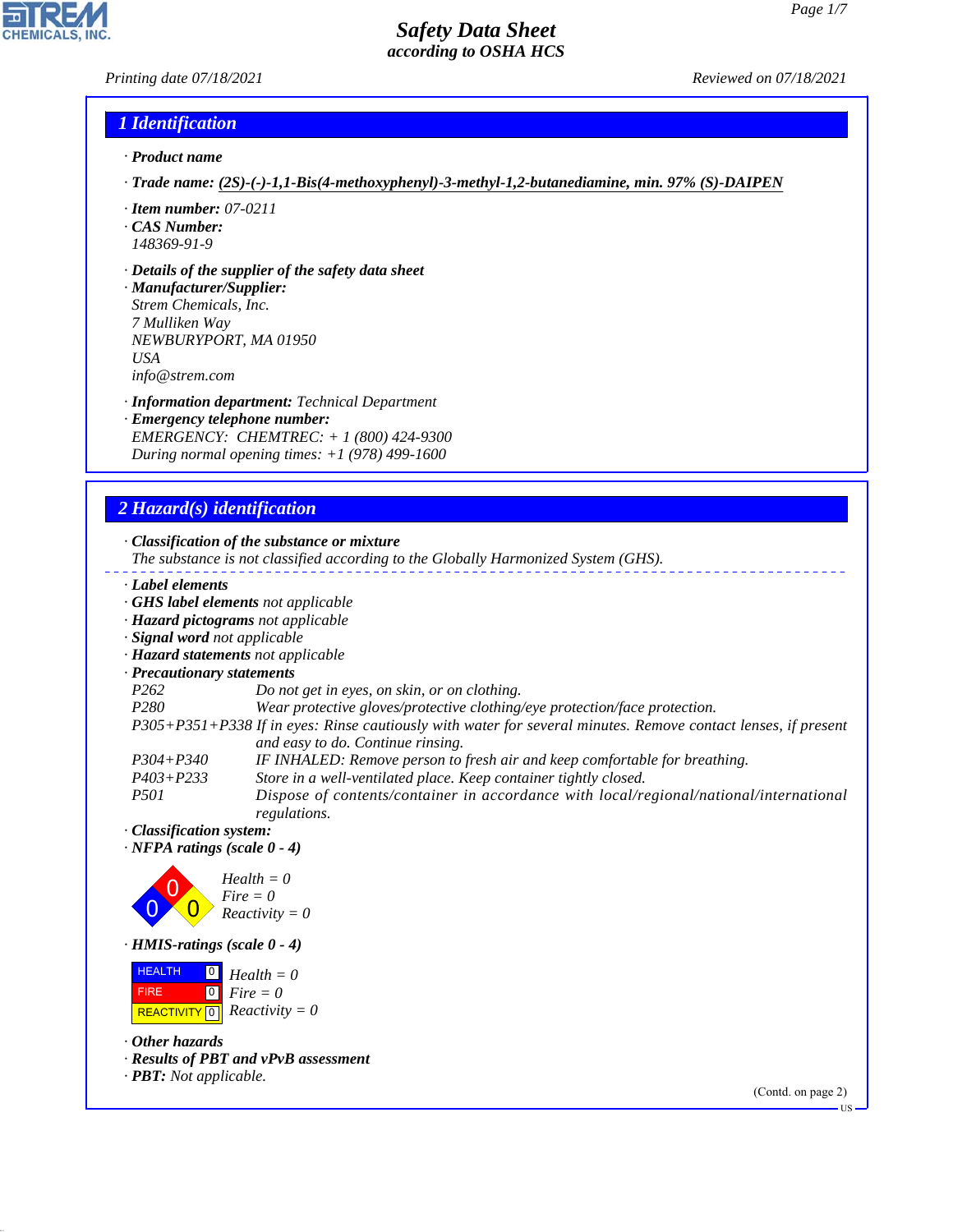*Printing date 07/18/2021 Reviewed on 07/18/2021*

*Trade name: (2S)-(-)-1,1-Bis(4-methoxyphenyl)-3-methyl-1,2-butanediamine, min. 97% (S)-DAIPEN*

*· vPvB: Not applicable.*

(Contd. of page 1)

#### *3 Composition/information on ingredients*

*· Chemical characterization: Substances*

*· CAS No. Description*

*148369-91-9 (2S)-(-)-1,1-Bis(4-methoxyphenyl)-3-methyl-1,2 butanediamine, min. 97% (S)-DAIPEN*

#### *4 First-aid measures*

#### *· Description of first aid measures*

- *· General information: No special measures required.*
- *· After inhalation: Supply fresh air; consult doctor in case of complaints.*
- *· After skin contact: Immediately rinse with water.*
- *· After eye contact: Rinse opened eye for several minutes under running water. Then consult a doctor.*
- *· After swallowing: If symptoms persist consult doctor.*
- *· Information for doctor:*
- *· Most important symptoms and effects, both acute and delayed No further relevant information available.*
- *· Indication of any immediate medical attention and special treatment needed*
- *No further relevant information available.*

#### *5 Fire-fighting measures*

- *· Extinguishing media*
- *· Suitable extinguishing agents: Use fire fighting measures that suit the environment.*
- *· Special hazards arising from the substance or mixture No further relevant information available.*
- *· Advice for firefighters*
- *· Protective equipment: No special measures required.*

#### *6 Accidental release measures*

- *· Personal precautions, protective equipment and emergency procedures Not required.*
- *· Environmental precautions: No special measures required.*
- *· Methods and material for containment and cleaning up:*
- *Dispose contaminated material as waste according to item 13.*
- *· Reference to other sections*
- *See Section 7 for information on safe handling.*
- *See Section 8 for information on personal protection equipment.*
- *See Section 13 for disposal information.*
- *· Protective Action Criteria for Chemicals*
- *· PAC-1:*

*Substance is not listed.*

*· PAC-2:*

44.1.1

*Substance is not listed.*

(Contd. on page 3)

US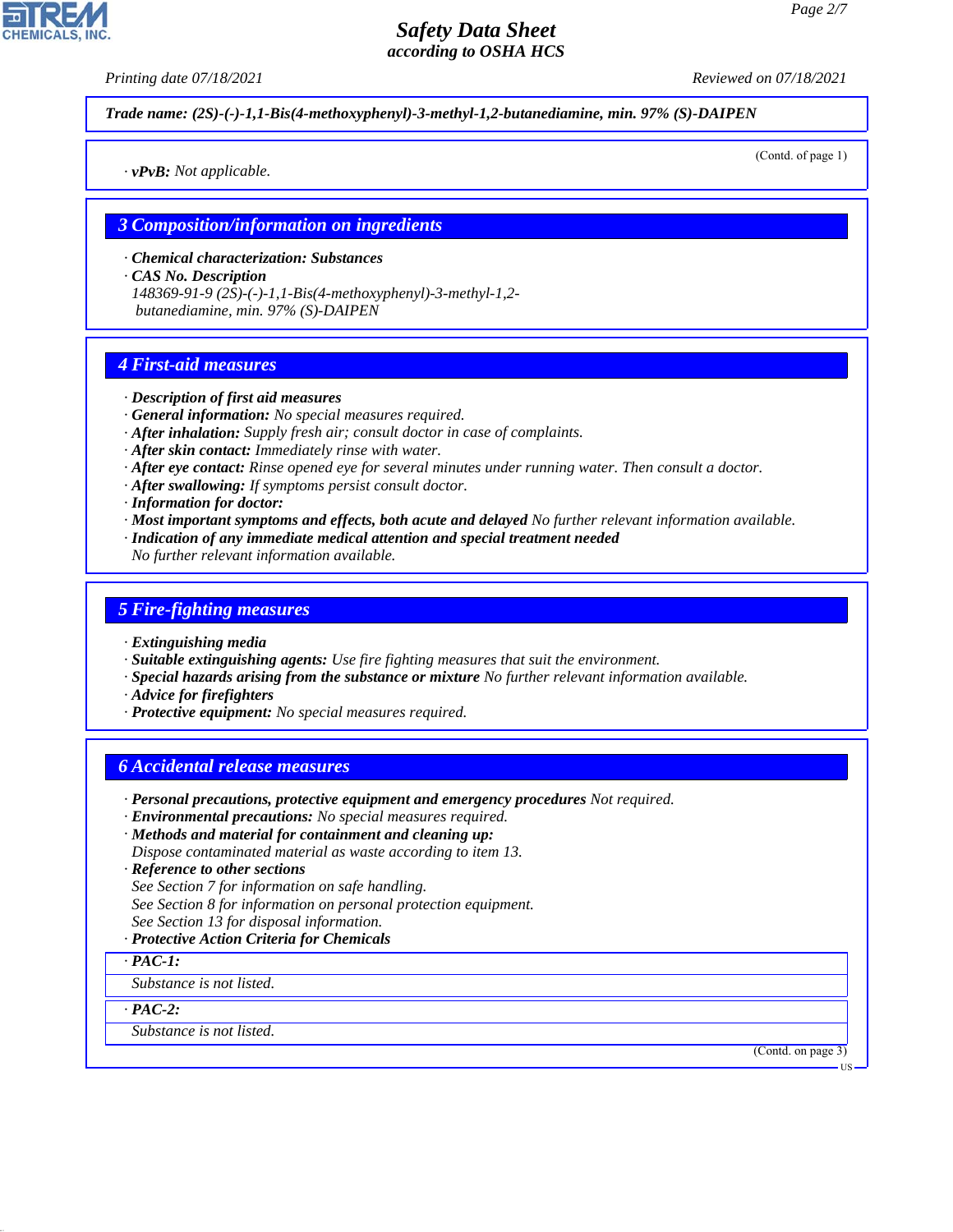*Printing date 07/18/2021 Reviewed on 07/18/2021*

*Trade name: (2S)-(-)-1,1-Bis(4-methoxyphenyl)-3-methyl-1,2-butanediamine, min. 97% (S)-DAIPEN*

(Contd. of page 2)

*Substance is not listed.*

## *7 Handling and storage*

*· Handling:*

*· PAC-3:*

**CHEMICALS,** 

- *· Precautions for safe handling No special measures required.*
- *· Information about protection against explosions and fires: No special measures required.*
- *· Conditions for safe storage, including any incompatibilities*
- *· Storage:*
- *· Requirements to be met by storerooms and receptacles: No special requirements.*
- *· Information about storage in one common storage facility: Not required.*
- *· Further information about storage conditions: None.*
- *· Specific end use(s) No further relevant information available.*

# *8 Exposure controls/personal protection*

- *· Additional information about design of technical systems: No further data; see item 7.*
- *· Control parameters*
- *· Components with limit values that require monitoring at the workplace: Not required.*
- *· Additional information: The lists that were valid during the creation were used as basis.*
- *· Exposure controls*
- *· Personal protective equipment:*
- *· General protective and hygienic measures:*
- *The usual precautionary measures for handling chemicals should be followed.*
- *· Breathing equipment: Not required.*
- *· Protection of hands:*



44.1.1

\_S*Protective gloves*

*The glove material has to be impermeable and resistant to the product/ the substance/ the preparation. Due to missing tests no recommendation to the glove material can be given for the product/ the preparation/ the chemical mixture.*

*Selection of the glove material on consideration of the penetration times, rates of diffusion and the degradation · Material of gloves*

*The selection of the suitable gloves does not only depend on the material, but also on further marks of quality and varies from manufacturer to manufacturer.*

#### *· Penetration time of glove material*

*The exact break through time has to be found out by the manufacturer of the protective gloves and has to be observed.*

*· Eye protection: Safety glasses*

(Contd. on page 4)

US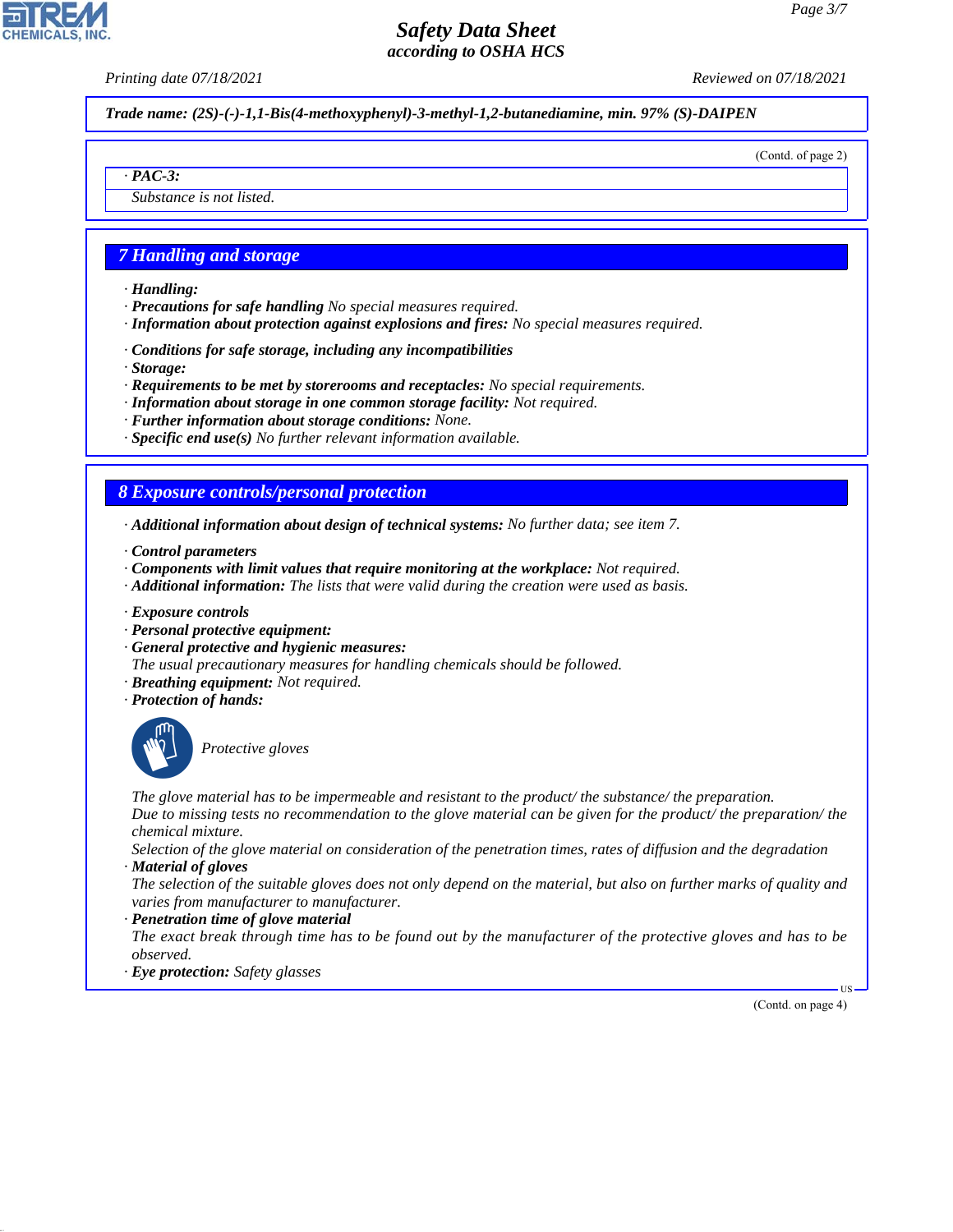$\overline{\mathbf{r}}$ 

**CHEMICALS, INC.** 

*Printing date 07/18/2021 Reviewed on 07/18/2021*

## *Trade name: (2S)-(-)-1,1-Bis(4-methoxyphenyl)-3-methyl-1,2-butanediamine, min. 97% (S)-DAIPEN*

(Contd. of page 3)

| <b>9 Physical and chemical properties</b>                  |                                               |  |
|------------------------------------------------------------|-----------------------------------------------|--|
| · Information on basic physical and chemical properties    |                                               |  |
| · General Information                                      |                                               |  |
| $\cdot$ Appearance:                                        |                                               |  |
| Form:                                                      | Powder                                        |  |
| Color:                                                     | Light yellow                                  |  |
| $\cdot$ Odor:                                              | <b>Odorless</b>                               |  |
| · Odor threshold:                                          | Not determined.                               |  |
| $\cdot$ pH-value:                                          | Not applicable.                               |  |
| Change in condition                                        |                                               |  |
| <b>Melting point/Melting range:</b>                        | 78-98 °C (172-208 °F)                         |  |
| <b>Boiling point/Boiling range:</b>                        | Undetermined.                                 |  |
| · Flash point:                                             | Not applicable.                               |  |
| · Flammability (solid, gaseous):                           | Product is not flammable                      |  |
| · Ignition temperature:                                    |                                               |  |
| Decomposition temperature:                                 | Not determined.                               |  |
| $\cdot$ Auto igniting:                                     | Not determined.                               |  |
| · Danger of explosion:                                     | Product does not present an explosion hazard. |  |
| · Explosion limits:                                        |                                               |  |
| Lower:                                                     | Not determined.                               |  |
| <b>Upper:</b>                                              | Not determined.                               |  |
| · Vapor pressure:                                          | Not applicable.                               |  |
| $\cdot$ Density:                                           | Not determined.                               |  |
| · Relative density                                         | Not determined.                               |  |
| · Vapor density                                            | Not applicable.                               |  |
| $\cdot$ Evaporation rate                                   | Not applicable.                               |  |
| · Solubility in / Miscibility with                         |                                               |  |
| Water:                                                     | Insoluble.                                    |  |
| · Partition coefficient (n-octanol/water): Not determined. |                                               |  |
| · Viscosity:                                               |                                               |  |
| Dynamic:                                                   | Not applicable.                               |  |
| Kinematic:                                                 | Not applicable.                               |  |
| <b>Solvent content:</b>                                    |                                               |  |
| <b>Organic solvents:</b>                                   | $0.0\%$                                       |  |
| <b>VOC</b> content:                                        | 0.0 g/l / 0.00 lb/gl                          |  |
| Solids content:                                            | 100.0%                                        |  |
| Other information                                          | No further relevant information available.    |  |

# *10 Stability and reactivity*

*· Reactivity No further relevant information available.*

*· Chemical stability*

44.1.1

*· Thermal decomposition / conditions to be avoided: No decomposition if used according to specifications.*

*· Possibility of hazardous reactions No dangerous reactions known.*

(Contd. on page 5)

 $-US$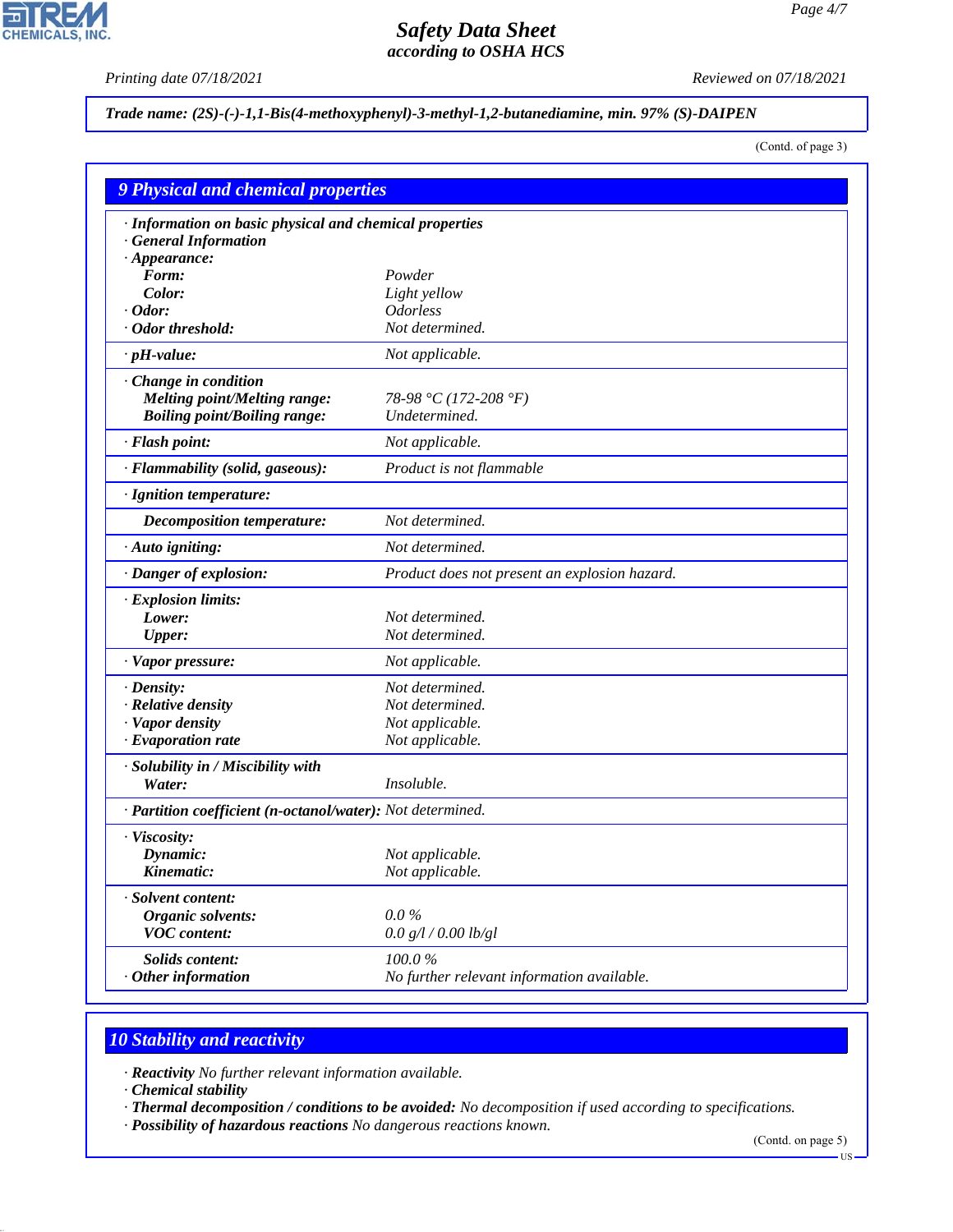*Printing date 07/18/2021 Reviewed on 07/18/2021*

*Trade name: (2S)-(-)-1,1-Bis(4-methoxyphenyl)-3-methyl-1,2-butanediamine, min. 97% (S)-DAIPEN*

- *· Conditions to avoid No further relevant information available.*
- *· Incompatible materials: No further relevant information available.*
- *· Hazardous decomposition products: No dangerous decomposition products known.*

# *11 Toxicological information*

*· Information on toxicological effects*

*· Acute toxicity:*

*· Primary irritant effect:*

*· on the skin: No irritant effect.*

*· on the eye: No irritating effect.*

*· Sensitization: No sensitizing effects known.*

*· Additional toxicological information:*

*When used and handled according to specifications, the product does not have any harmful effects according to our experience and the information provided to us.*

*The substance is not subject to classification.*

#### *· Carcinogenic categories*

*· IARC (International Agency for Research on Cancer)*

*Substance is not listed.*

*· NTP (National Toxicology Program)*

*Substance is not listed.*

*· OSHA-Ca (Occupational Safety & Health Administration)*

*Substance is not listed.*

## *12 Ecological information*

*· Toxicity*

- *· Aquatic toxicity: No further relevant information available.*
- *· Persistence and degradability No further relevant information available.*
- *· Behavior in environmental systems:*
- *· Bioaccumulative potential No further relevant information available.*
- *· Mobility in soil No further relevant information available.*
- *· Additional ecological information:*
- *· General notes: Not known to be hazardous to water.*
- *· Results of PBT and vPvB assessment*
- *· PBT: Not applicable.*
- *· vPvB: Not applicable.*
- *· Other adverse effects No further relevant information available.*

## *13 Disposal considerations*

- *· Waste treatment methods*
- *· Recommendation: Disposal must be made according to official regulations.*
- *· Uncleaned packagings:*

44.1.1

*· Recommendation: Disposal must be made according to official regulations.*

(Contd. on page 6)

US



(Contd. of page 4)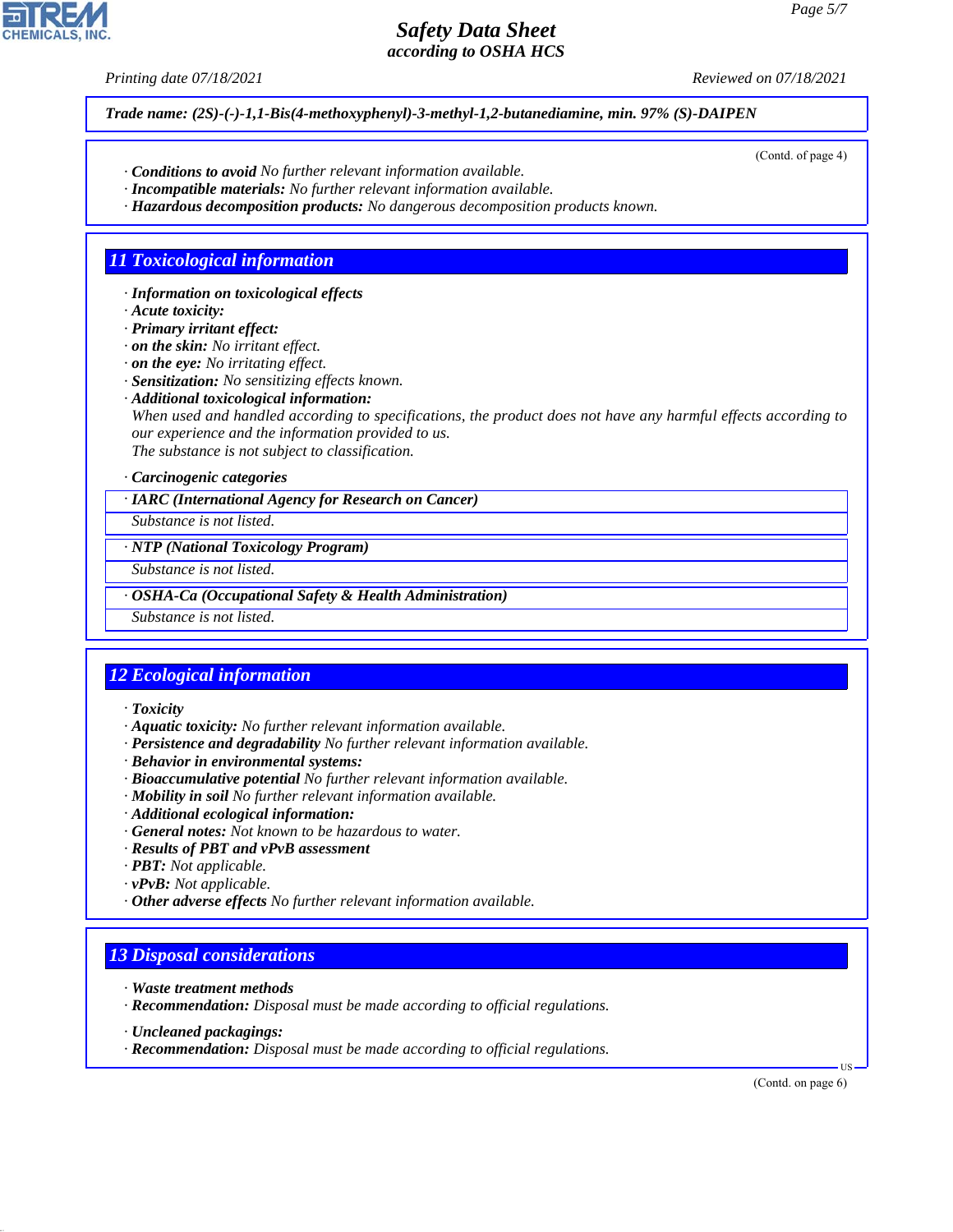*Printing date 07/18/2021 Reviewed on 07/18/2021*

## *Trade name: (2S)-(-)-1,1-Bis(4-methoxyphenyl)-3-methyl-1,2-butanediamine, min. 97% (S)-DAIPEN*

(Contd. of page 5)

*Page 6/7*

| <b>14 Transport information</b>                                                     |                 |
|-------------------------------------------------------------------------------------|-----------------|
| $\cdot$ UN-Number<br>· DOT, ADN, IMDG, IATA                                         | not regulated   |
| $\cdot$ UN proper shipping name<br>· DOT, ADN, IMDG, IATA                           | not regulated   |
| $\cdot$ Transport hazard class(es)                                                  |                 |
| · DOT, ADN, IMDG, IATA<br>$\cdot$ Class                                             | not regulated   |
| · Packing group<br>· DOT, IMDG, IATA                                                | not regulated   |
| · Environmental hazards:<br>$\cdot$ Marine pollutant:                               | No              |
| · Special precautions for user                                                      | Not applicable. |
| · Transport in bulk according to Annex II of<br><b>MARPOL73/78 and the IBC Code</b> | Not applicable. |
| · UN "Model Regulation":                                                            | not regulated   |

# *15 Regulatory information*

*· Safety, health and environmental regulations/legislation specific for the substance or mixture · Sara*

*· Section 355 (extremely hazardous substances):*

*Substance is not listed.*

*· Section 313 (Specific toxic chemical listings):*

*Substance is not listed.*

*· TSCA (Toxic Substances Control Act):*

*Substance is not listed.*

*· Proposition 65*

*· Chemicals known to cause cancer:*

*Substance is not listed.*

*· Chemicals known to cause reproductive toxicity for females:*

*Substance is not listed.*

*· Chemicals known to cause reproductive toxicity for males:*

*Substance is not listed.*

*· Chemicals known to cause developmental toxicity:*

*Substance is not listed.*

*· Carcinogenic categories*

*· EPA (Environmental Protection Agency)*

*Substance is not listed.*

*· TLV (Threshold Limit Value established by ACGIH)*

*Substance is not listed.*

44.1.1

(Contd. on page 7)

US